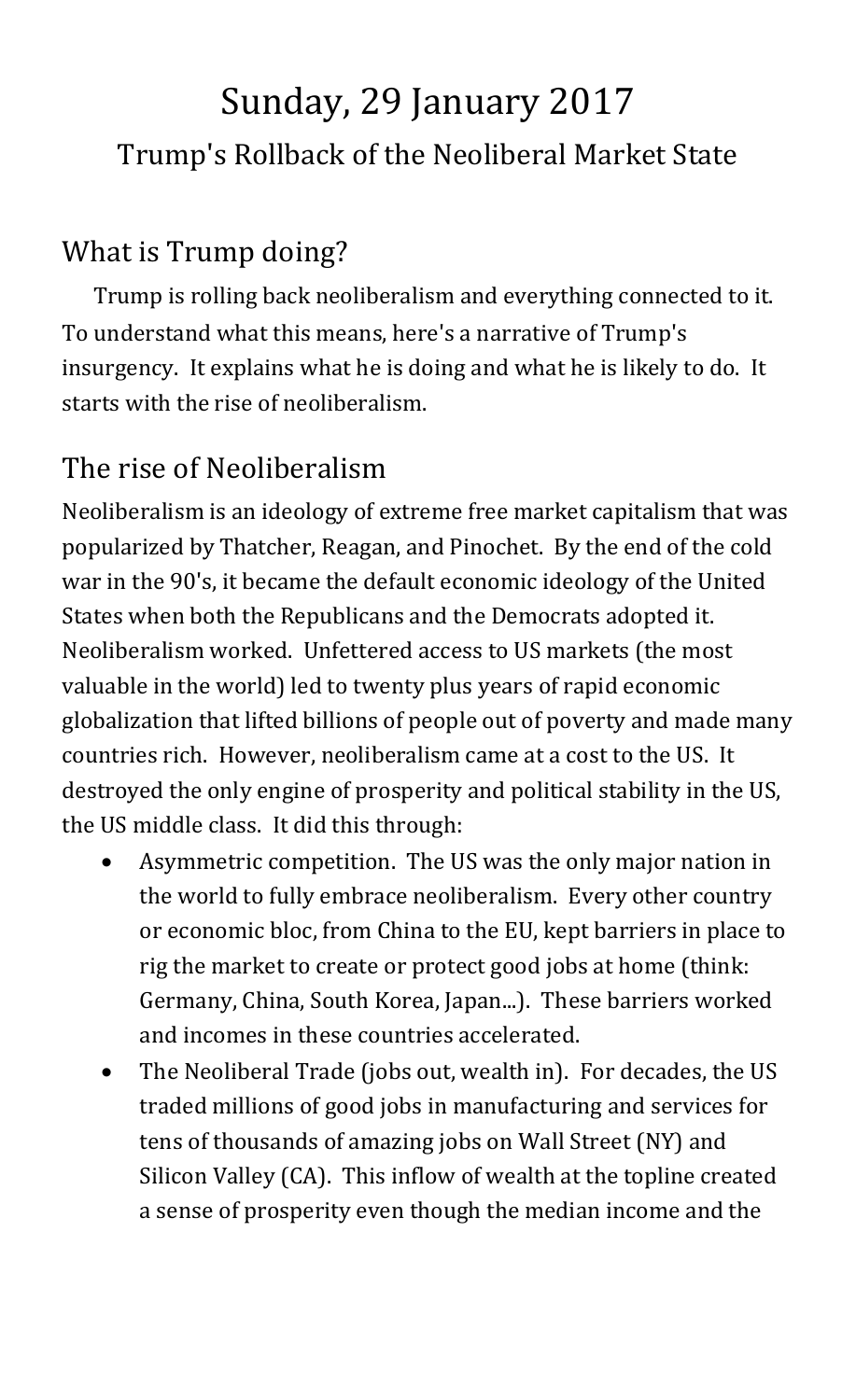quality of life of the middle class collapsed.

• Non-cooperative elites. It didn't take long before the power and the wealth of the elites benefiting from globalization became immense. In fact, these neoliberal elites became so powerful, they were able to completely opt out of the US system of taxation. Simply, Apple to Google to Wall Street banks/funds to most of the wealthiest Americans don't pay taxes. With almost all US wealth immune from taxation, the US government quickly became a bankruptcy in progress (\$20 trillion in debt and growing fast), eliminating any chance that it would cushion the damage done by neoliberal economics through an increase in services (health care, retirement, etc.).

#### The Neoliberal Market State

The effects of neoliberalism put US political elites in a bind. Neoliberalism made it impossible for the US, as it had for two centuries, grow the middle class economically anymore. It couldn't provide prosperity to the middle class due to the neoliberal trade and it didn't have the funds to cushion the loss of income with services due to the tax avoidance of non-cooperative elites.

So, it decided to double down on neoliberal ideology by applying it to US cultural identity to offer new political goods. It became what my correspondent Philip Bobbitt predicted in his epic 2002 book, *The Shield of Achilles*, a market state. A market state, in contrast to the nation-state's focus on broad economic prosperity and cultural integration, focuses on providing opportunity to the individual. Although Bobbitt couldn't articulate it fully at the time (none of us could), the US market state did this through:

- Open borders. Low barriers immigration. H-1B visas and green cards galore. Citizen of the world. Work and live anywhere. Borders controls should be lax. Extreme version: sanctuary cities, illegal immigrants become undocumented immigrants.
- Expanded identity. Become whoever you want to become.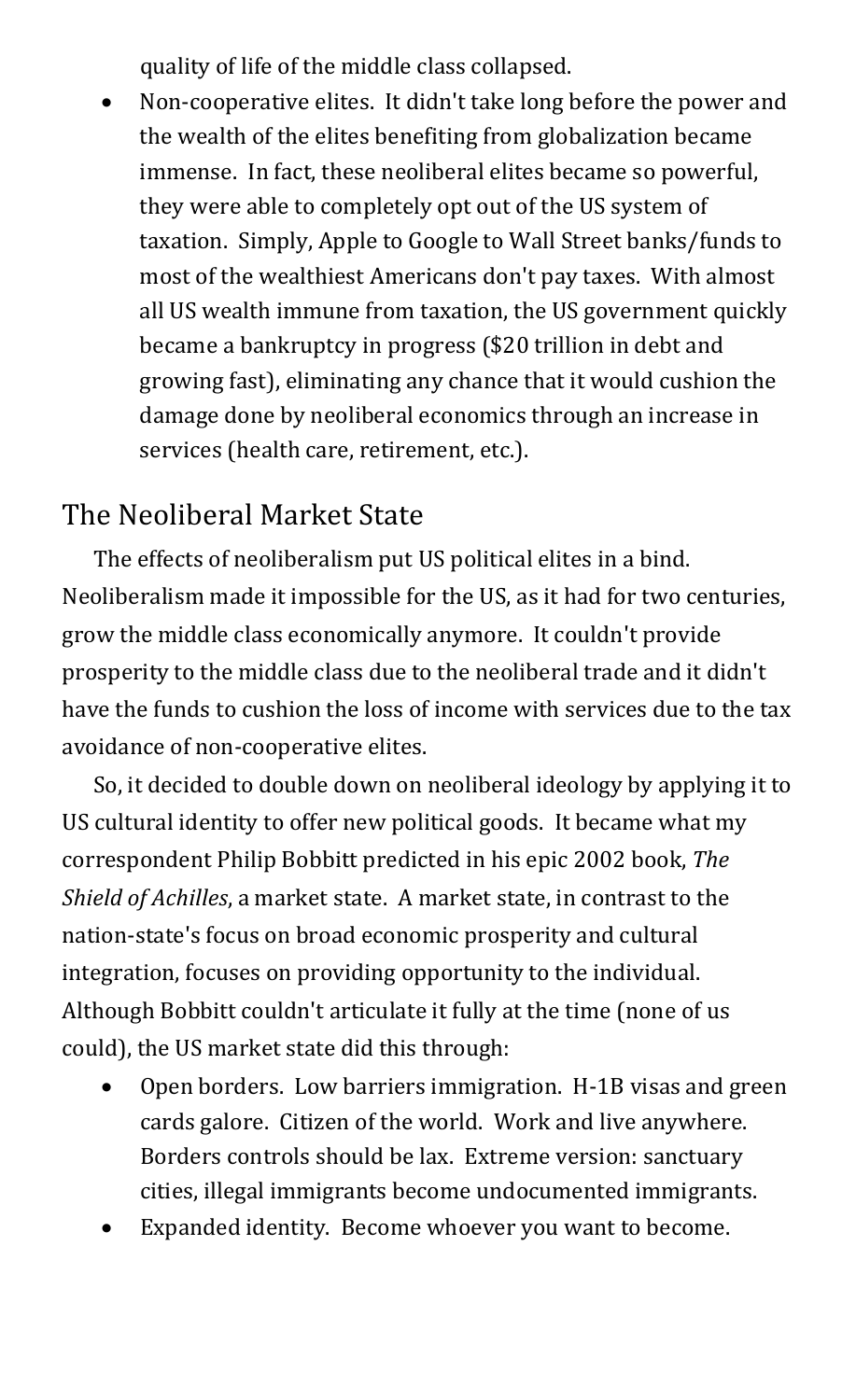- LGBTQIAPK.... >> Intersectional feminism. Affirmative action and associated efforts at compensating past discrimination. Extreme version: patriarchy, cis gender, "old white men"
- Multiculturalism. Anti-assimilation. All cultures celebrated. Expanded cultural identity revered (hyphenated). Cultural resurrection and diversity. Extreme version: traditional US culture was/is inferior to all other global cultures, deprecation of tradition as biased/flawed.

### The Crisis of the Neoliberal Market State

As we now know, the rise of the neoliberal market-state didn't actually solve the internal contradiction of the neoliberal economics - that barrier free trade allows a few people to take everything at the expense of everyone else. Like its economic cousin, cultural neoliberalism only benefited a minority of Americans (particularly those already benefiting from economic neoliberalism in NY and CA) while offering nothing but increasingly acrimonious identity politics to the majority.

All of this might have continued indefinitely, but for the financial crisis of 2008. That crisis set in motion a deep unrest within the majority. An unrest that powers Trump's socially networked insurgency. An insurgency that is now actively dismantling the neoliberal market state through the following:

- Reversing economic neoliberalism by actively support job creation domestically like all other countries (from China to Germany). More mercantilist. Success measured in good jobs created instead of extreme wealth accrued. Trump to workers: "I'm fighting for you"
- Reversing cultural neoliberalism by building strong borders, controlling immigration, and demanding integration with traditional culture. Provoking identity politics to create confusion. Trump tells his insurgency: you are "the best"
- Finally, and most importantly to me, Trump isn't dismantling